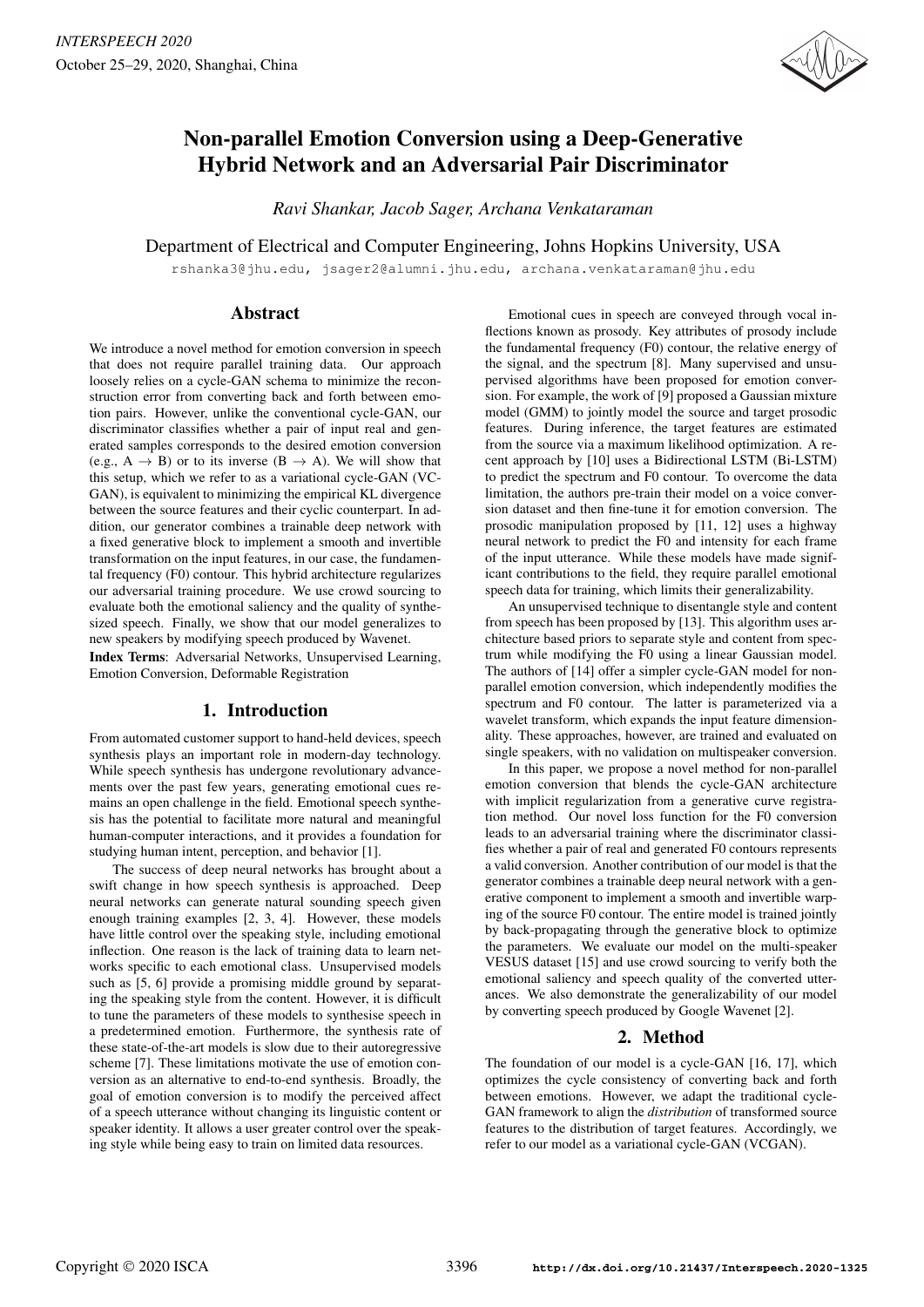

Figure 1: *Block diagram and neural network architectures of VCGAN. The top row shows the neural network used as the stochastic component of the generators. The bottom left figure shows the deterministic component of generators as represented by an RNN. The bottom right figure illustrates the architecture of neural network used as discriminator for classifying the joint densities.*

#### 2.1. Generator Loss

We train the generators in our VCGAN using three different loss terms. The first is a cycle consistency loss, which ensures invertibility of the generator transforms. Formally, let A and B denote the source and target emotion classes, respectively. In the context of F0 conversion, the cycle consistency loss ensures that a given F0 contour, denoted by  $\mathbf{p}_A$ , is close to itself after undergoing the sequence of transformations  $A \rightarrow B \rightarrow A$ . Mathematically, this loss is expressed as  $\mathcal{L}_C = E[\|\mathbf{p}_A - \mathbf{p}_A^c\|_1].$ 

Ultimately, the cycle-consistency loss  $\mathcal{L}_C$ , is a samplespecific loss and only provides a weak coupling between the two generators after each cyclic transformation. This problem is exaggerated by the discriminator, which is agnostic to the presence of a second generator in the cycle-GAN. The inference process can be improved by recognizing that the input distribution of one generator is the learnable output distribution of the other. To leverage this information, we add a KL divergence penalty on the input distribution of a generator and the target distribution of its complementary generator. It allows us to exploit the cyclic property at a global level. Specifically, let  $\mathbf{p}_A$  and  $\mathbf{p}_B$  denote the source and target F0 contours of utterances in emotion A and B, respectively. Let  $G_{\gamma} : \mathbf{p}_A \to \mathbf{p}_B$ and  $G_{\theta}$ :  $\mathbf{p}_{B} \rightarrow \mathbf{p}_{A}$  denote the two generators that transform the F0 contours between emotional classes. The corresponding learned data distributions are given by  $P_{\gamma}(\mathbf{p}_B)$  and  $P_{\theta}(\mathbf{p}_A)$ . The KL divergence loss for generator  $G_{\gamma}$  can be expressed as:

$$
\mathcal{L}_{KL} = KL\Big(P(\mathbf{p}_A) \| P_\theta(\mathbf{p}_A)\Big) \tag{1}
$$

Optimizing this loss provides an additional coupling between the forward and backward transformations, one that entangles the two generators beyond cyclic consistency loss. Next, we show that this loss eliminates the need for the discriminator to classify samples from the marginal distributions i.e, real vs generated. By total probability law, we can write  $P_{\theta}(\mathbf{p}_A)$  as:

$$
P_{\theta}(\mathbf{p}_A) = \int P_{\theta}(\mathbf{p}_A|\mathbf{p}_B) P(\mathbf{p}_B) \, d\mathbf{p}_B \tag{2}
$$

The integral form in Eq. (2) however, is intractable. To circumvent this, we use the variational trick and derive an upper bound on the KL penalty. Combining Eq. (1) and Eq. (2), we get:

$$
KL = \int P(\mathbf{p}_A) \log \frac{P(\mathbf{p}_A)}{\int P_\theta(\mathbf{p}_A|\mathbf{p}_B)P(\mathbf{p}_B) d\mathbf{p}_B} d\mathbf{p}_A
$$
  
=  $-\int P(\mathbf{p}_A) \log \int \frac{P_\theta(\mathbf{p}_A|\mathbf{p}_B)P_\gamma(\mathbf{p}_B|\mathbf{p}_A)P(\mathbf{p}_B)}{P_\gamma(\mathbf{p}_B|\mathbf{p}_A)} d\mathbf{p}_B d\mathbf{p}_A$   
 $-H(\mathbf{p}_A)$   
 $\leq -\int P(\mathbf{p}_A) \int P_\gamma(\mathbf{p}_B|\mathbf{p}_A) \log \frac{P_\theta(\mathbf{p}_A|\mathbf{p}_B)P(\mathbf{p}_B)}{P_\gamma(\mathbf{p}_B|\mathbf{p}_A)} d\mathbf{p}_B d\mathbf{p}_A$   
 $-H(\mathbf{p}_A)$   
 $= \int P(\mathbf{p}_A) \int P_\gamma(\mathbf{p}_B|\mathbf{p}_A) \log \frac{P_\gamma(\mathbf{p}_B|\mathbf{p}_A)P(\mathbf{p}_A)}{P_\theta(\mathbf{p}_A|\mathbf{p}_B)P(\mathbf{p}_B)} d\mathbf{p}_B d\mathbf{p}_A$  (3)

where we have used Jensen's inequality between the second and third steps. The ratio of probabilities in Eq. (3) compares the joint densities of  $({\bf p}_A, {\bf p}_B)$ . We estimate this ratio by a discriminator network denoted by  $D_{\gamma}$ . This discriminator acts as a global connector between the generators  $G_{\gamma}$  and  $G_{\theta}$  by classifying the joint densities. Notice that the KL term in Eq. (1) appears only as a function of parameter  $\theta$  but the variational trick allows us to introduce the parameters of  $G_{\gamma}$  into the picture. When training  $G_{\gamma}$ , optimizing the upper bound on KL divergence is equivalent to minimizing adversarial loss:

$$
\mathcal{L}_{KL} \leq E_{\mathbf{p}_A \sim P(\mathbf{p}_A)} \Big[ E_{\mathbf{p}_B \sim P_\gamma} \Big[ \log \Big( D_\gamma(\mathbf{p}_A, \mathbf{p}_B) \Big) \Big] \Big] \tag{4}
$$

So far, we have derived the generator loss based on the F0 contour. In practice, we condition the generators on both spectrum and F0 contour i.e,  $G_{\gamma}$ :  $S_A \times p_A \rightarrow p_B$ . Here,  $S_A$  denotes the source emotion spectrum. Conditioning on spectrum allows VCGAN to learn the joint relationship between prosodic features. We can show that Eq. (3) is also an upper bound to:

$$
E_{\mathbf{S}_A} \Big[ KL \Big( P(\mathbf{p}_A | \mathbf{S}_A) || P_{\theta}(\mathbf{p}_A | \mathbf{S}_A) \Big) \Big] \tag{5}
$$

Thus, we minimize the distance between conditional densities over F0 contours as opposed to the marginal densities in Eq. (1). The expectation in Eq. (5) averages over the spectral variations.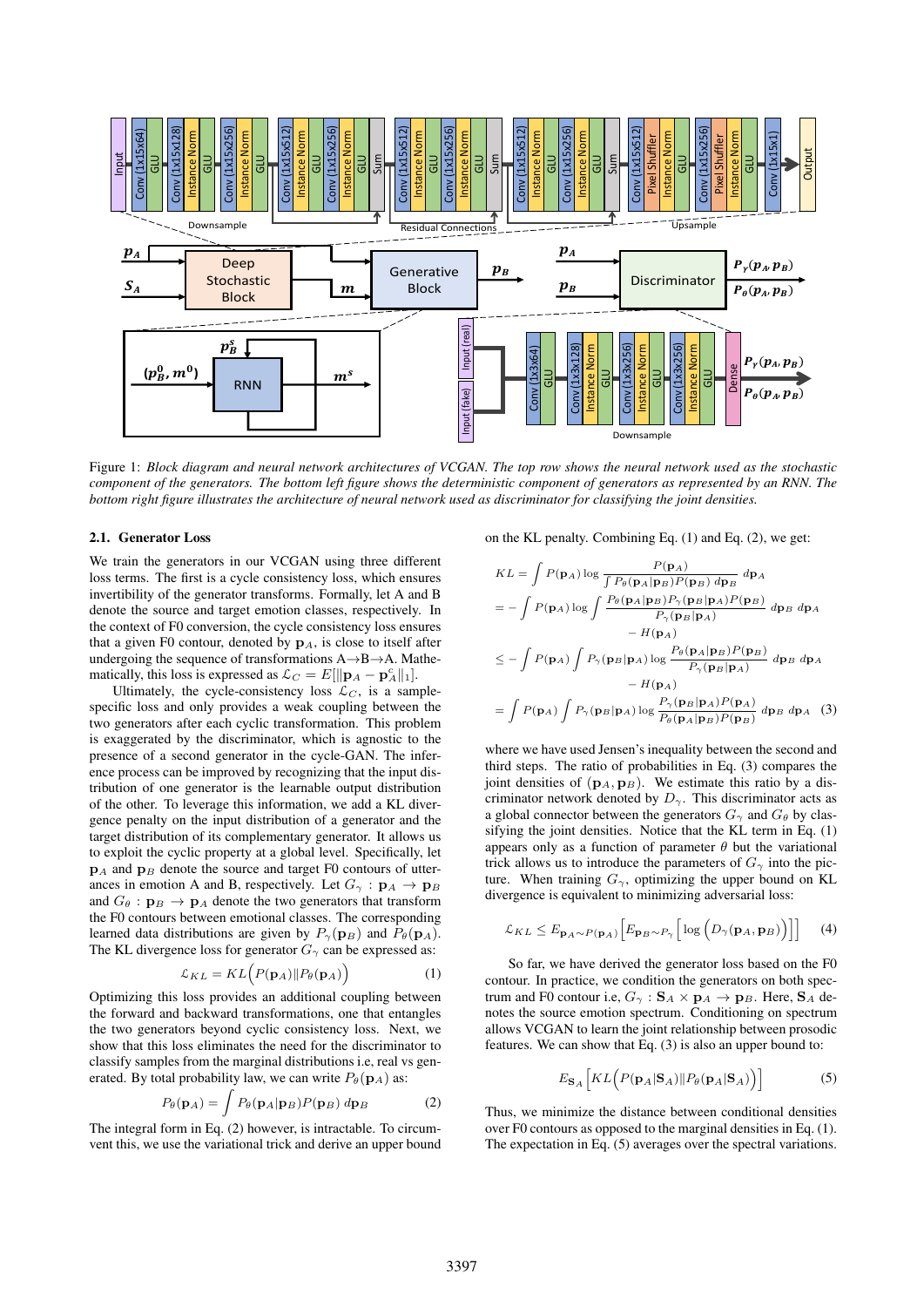Algorithm 1: Warping to generate the target F0 contour given the momenta and source F0 contour

| 1 function GenerateF0 ( $\mathbf{m}, \mathbf{p}_A$ );                                                                                                                                                                                                                                                                                                                                                                            |
|----------------------------------------------------------------------------------------------------------------------------------------------------------------------------------------------------------------------------------------------------------------------------------------------------------------------------------------------------------------------------------------------------------------------------------|
| <b>Input</b> : momenta m and source F0 $p_A$                                                                                                                                                                                                                                                                                                                                                                                     |
| <b>Output:</b> target F0 $\mathbf{p}_B$                                                                                                                                                                                                                                                                                                                                                                                          |
| 2 Set $s = 0$ , $[{\bf p}_B]^0 = {\bf p}_A$ and $[{\bf m}]^0 = {\bf m}$ ;                                                                                                                                                                                                                                                                                                                                                        |
| 3 if $s < 3$ then                                                                                                                                                                                                                                                                                                                                                                                                                |
|                                                                                                                                                                                                                                                                                                                                                                                                                                  |
| $\begin{array}{ll} \textbf{4} & d_{i,j} \leftarrow [\mathbf{p}_A]_i^s - [\mathbf{p}_A]_j^s; \\ \textbf{5} & K_{i,j} \leftarrow \exp{-\frac{(d_{i,j})^2}{\sigma^2}}; \\ \textbf{6} & [\mathbf{p}_B]_i^{s+1} \leftarrow [\mathbf{p}_B]_i^s + \sum_{l} K_{i,l} \cdot [\mathbf{m}]_l^s; \\ \textbf{7} & [\mathbf{m}]_i^{s+1} \leftarrow [\mathbf{m}]_i^s + 2 \cdot \sum_{j} \frac{-K}{\sigma^2} \; d_{i,j} \cdot [\mathbf{m}]_i^s \$ |
|                                                                                                                                                                                                                                                                                                                                                                                                                                  |
|                                                                                                                                                                                                                                                                                                                                                                                                                                  |
|                                                                                                                                                                                                                                                                                                                                                                                                                                  |
| <sup>9</sup> else                                                                                                                                                                                                                                                                                                                                                                                                                |
| 10   return $[\mathbf{p}_B]^s$ ;                                                                                                                                                                                                                                                                                                                                                                                                 |
| 11 end                                                                                                                                                                                                                                                                                                                                                                                                                           |

#### 2.2. Generative Hybrid Architecture

Adversarial training is susceptible to mode collapse, imbalance between generator-discriminator losses, and the architecture of neural networks. Keeping this in mind, we model the generated target F0 contour as a smooth and invertible warping of the source F0. Such warpings are also known as diffeomorphisms [18, 19] and can be parameterized by low dimensional embeddings called the momenta [20]. Therefore, our target F0 estimation is a two-step process: first, we estimate the momenta, and second, we modify the source F0 contour via a deterministic warping using momenta. As a result, our generators can be divided into two blocks, a stochastic component with trainable parameters and a deterministic component with static parameters. Specifically, let m denote the latent momenta. The target F0 is generated by following Alg. 1. The dimensions of the momenta are the same as F0 contour. The kernel smoothness parameter,  $\sigma$  is empirically fixed at 50 to span the F0's range. The warping function can be represented as a recurrent neural network (RNN) because of its iterative nature (Fig. 1). The advantage of this hybrid architecture is to stabilize the target F0 generation. In the absence of any such control mechanism, the F0 contours swing wildly, and causes mode collapse.

We constrain the generators to sample smoothly varying momenta by adding  $\mathcal{L}_m = E[||\nabla \mathbf{m}||^2]$  to the loss. We approximate the gradient of momenta by its first-order difference. The final objective for generator  $G_{\gamma}$  is given by:

$$
\mathcal{L}_{G_{\gamma}} = \lambda_c E \left[ \|\mathbf{p}_A - \mathbf{p}_A^c\| \right] + \lambda_m E \left[ \|\nabla \mathbf{m}\|^2 \right]
$$

$$
+ (1 - \lambda_c - \lambda_m) E_{(\mathbf{S}_A, \mathbf{p}_A)} \left[ E_{\mathbf{p}_B \sim P_{\gamma}} \left[ \log \left( D_{\gamma}(\mathbf{p}_A, \mathbf{p}_B) \right) \right] \right] \tag{6}
$$

To update the parameters of the stochastic part of generator network, the gradient back-propagates through the deterministic block, which is implemented as matrix-vector operations.

#### 2.3. Discriminator Loss

Similar to [21], we model the ratio term in Eq. (3) by a discriminator denoted by  $D_{\gamma}$  that distinguishes between the joint distributions of  $\mathbf{p}_A$  and  $\mathbf{p}_B$  learned by  $G_\gamma$  and  $G_\theta$ , respectively. During training of the discriminator  $D_{\gamma}$ , we minimize:

$$
\mathcal{L}_{D_{\gamma}} = -E_{(\mathbf{S}_{A}, \mathbf{p}_{A})} \left[ E_{\mathbf{p}_{B} \sim P_{\gamma}} \left[ \log \left( D_{\gamma}(\mathbf{p}_{A}, \mathbf{p}_{B}) \right) \right] \right]
$$

$$
- E_{(\mathbf{S}_{B}, \mathbf{p}_{B})} \left[ E_{\mathbf{p}_{A} \sim P_{\theta}} \left[ \log \left( 1 - D_{\gamma}(\mathbf{p}_{A}, \mathbf{p}_{B}) \right) \right] \right] \tag{7}
$$

Similar discriminators have been proposed in [22, 23] to train autoencoders in adversarial setting. We use this discriminator in VCGAN to establish a macro connection between the two generators. In fact, the optimal discriminators train the corresponding generators to minimize the Jensen-Shanon divergence between  $P_{\gamma}(\mathbf{p}_A, \mathbf{p}_B)$  and  $P_{\theta}(\mathbf{p}_A, \mathbf{p}_B)$  [23].

We use the 23 dimensional MFCC features for spectrum representation over a context of 128 frames extracted using a 5ms long window. The dimensionality of F0 contour is 128x1 while that of spectrum is 128x23. The momenta variable is of the same dimensionality as F0 which is 128x1. The hyperparameters were set to  $\lambda_c = 1e-3$  and  $\lambda_m = 1e-5$ . The generator and discriminator networks are optimized alternately for one epoch each. We fix the mini-batch size to 1 and the learning rates are fixed at 1e-4 and 1e-7 for the generators and discriminators, respectively. We use Adam optimizer [24] with an exponential decay of 0.5 for the first moment. We implement the sampling process in the generators via dropout during training and testing. We convert the spectrum separately using a cycle-GAN proposed by [25]. Code can be downloaded from: https://engineering.jhu.edu/nsa/links/.

## 3. Experiments and Results

We evaluate our VCGAN model against three baselines via crowd-sourcing on Amazon mechanical Turk (AMT). Here, we play both the neutral speech and the converted speech. The listener is asked to classify the emotion in the converted speech and rate its quality on a scale from 1 to 5. We randomize the samples to weed out any non-diligent worker and identify bots.

#### 3.1. Dataset

We use VESUS dataset [15] to carry out the experiments in this paper. VESUS contains a set of 250 utterances spoken by 10 actors in multiple emotions. We train one model for each pair of emotions i.e, neutral to angry, neutral to happy and neutral to sad. The dataset, also comes with human emotional ratings by 10 AMT workers. These ratings denote the ratio of AMT workers who correctly identify the intended emotion in a recorded utterance. For robustness, we only use utterances that are correctly rated as emotional by at least 50% of the total workers. The number of utterances for each emotion pair are:

- Neutral to Angry conversion: 1534 for training, 72 for validation and, 61 for testing.
- Neutral to Happy conversion: 790 for training, 43 for validation and, 43 for testing.
- Neutral to Sad conversion: 1449 for training, 75 for validation and, 63 for testing.

#### 3.2. Baseline Algorithms

The first baseline is the GMM based joint modeling approach of [9]. This algorithm learns a mixture model in the joint space of source and target F0 and spectral features. During inference, a global variance constraint generates non-smooth target features using maximum likelihood. One caveat is that the GMM fails to generate intelligible speech when trained across multiple speakers. As a result, our GMM results are based on training single-speaker models and averaging the results across them. All other methods are trained on the full multi-speaker data.

The second baseline is the Bi-LSTM approach of [10]. This method parameterizes the F0 and the energy contours using a Wavelet transform. Following the authors' strategy, we pretrain the model on a voice conversion dataset [26]. It is then fine-tuned for emotion conversion on the VESUS dataset.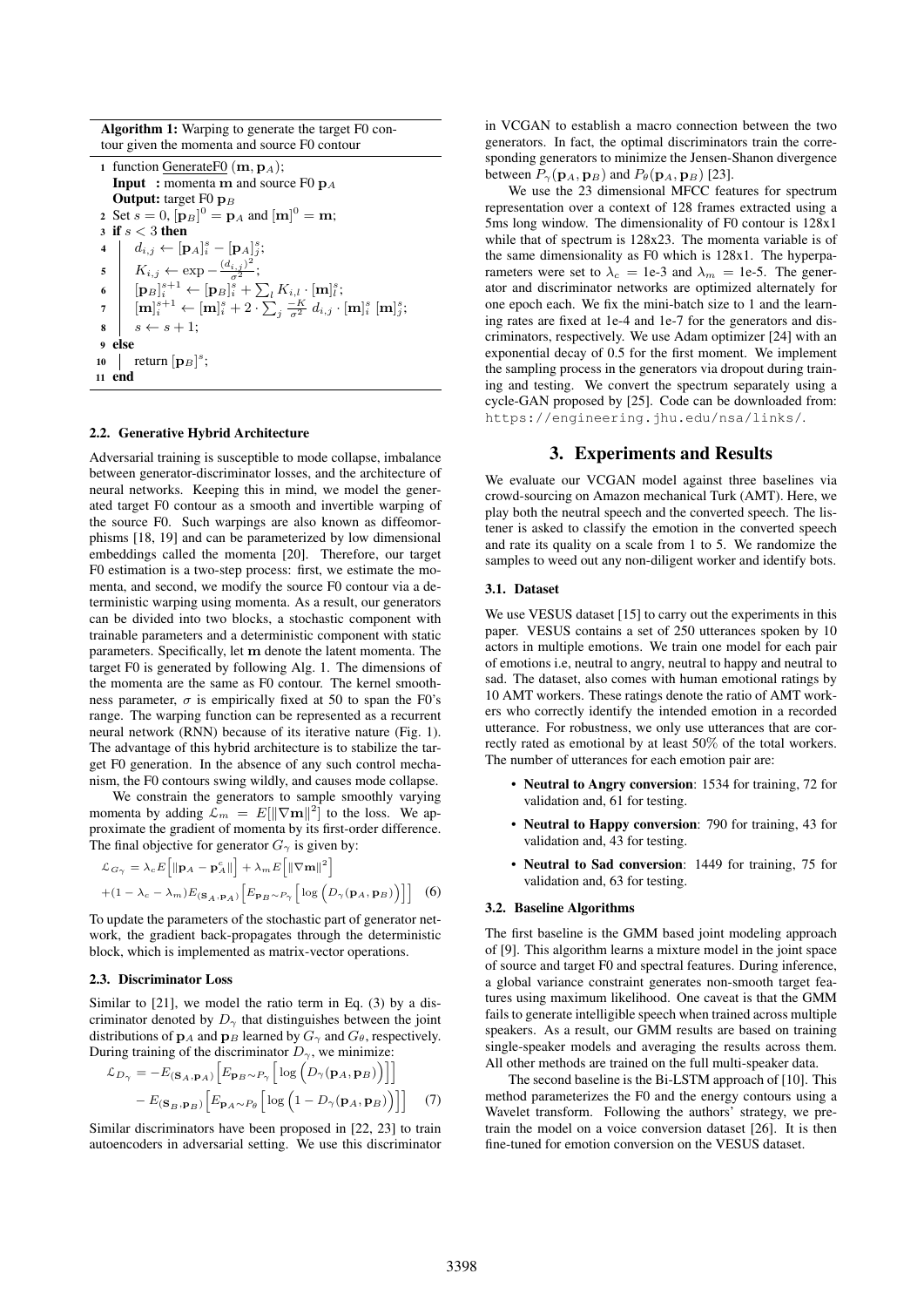

Figure 2: *Confidence of emotion conversion (top) and quality of reconstructed speech (bottom) on VESUS dataset. Marker* ∗ above the bars denote  $p < 10^{-2}$  for a two sample t-test.



Figure 3: *Confidence of emotion conversion (top) and quality of reconstructed speech (bottom) on wavenet speech. Marker* ∗ above the bars denote  $p < 10^{-2}$  for a two sample t-test.

The third baseline is the unsupervised cycle-GAN proposed by [14]. It modifies the spectrum and F0 contour using two separate cycle-GANs. As described in [14], wavelet transform is applied to the F0 contour for expanding dimensionality.

### *3.2.1. Mixed Speaker Evaluation*

Fig. 2 shows the result of our multispeaker emotion conversion based on the VESUS dataset. Our proposed VCGAN outperforms the baselines on two emotion pairs, namely, neutral to angry and neutral to sad. The cycle-GAN comes a close second ahead of the GMM and Bi-LSTM models. This shows that generative models contain the needed flexibility for this task. Note that GMM's emotion saliency is close to or better than Bi-LSTM, largely because we train a separate model for each speaker. The poor saliency ratings for the Bi-LSTM likely reflect the difficulty of training recurrent architectures on small datasets. VCGAN performs slightly worse than the cycle-GAN for neutral to happy conversion due to the smaller number of samples for training. For the other two emotion pairs, our hybrid generative approach outperforms the baselines by learning the complex relationship between spectrum and F0 contour.

VCGAN does extremely well in retaining the quality of speech after conversion which is evident from the mean opinion scores (MOS) shown in Fig. 2. This is mainly because the prediction of F0 contour is conditioned on spectrum, which allows



Figure 4: *Comparison of F0 estimation by the proposed model and the Cycle-GAN on VESUS parallel utterances. Marker* ∗ *above the bars denote* p < 10<sup>−</sup><sup>2</sup> *for a two sample t-test.*

the generator to exploit the harmonicity present in the spectrum. Bi-LSTM method has the best MOS among the baseline algorithms because empirically it does not change the utterance but merely copies the source features as output.

#### *3.2.2. Wavenet Evaluation*

To simulate an unseen speaker, we generate 100 neutral utterances using Wavenet [2]. We then apply the models learned on the VESUS dataset without any fine-tuning. We have omitted the GMM, since it can only be trained on single speakers, and we do not have access to "emotional" Wavenet utterances. Fig. 3 illustrates the results of this experiment. As seen, the Bi-LSTM does just as poorly on an unseen speaker as on the VESUS dataset. Empirically, we observe that the Bi-LSTM output resembles a distorted identity mapping. While the cycle-GAN largely retains its performance, it achieves a lower emotional saliency than our model in all cases. This is because the smooth warping between source and target F0 automatically adjusts to the frequency range of a new speaker.

Both the cycle-GAN and VCGAN exhibit a decrease in MOS for the Wavenet utterances. Here, the minimal conversion allows the Bi-LSTM to produce more natural sounding speech for neutral to angry conversion. Nonetheless, our method comes in a close second. Taken together, we can conclude that there is a trade-off between the emotion saliency and the speech quality. VCGAN balances it better in comparison to the baselines.

#### *3.2.3. Quantitative Comparison*

The parallel utterances in VESUS allow us to objectively measure the difference between the converted and real F0 contours. We compare our approach to the Cycle-GAN model which is also a non-parallel technique. As seen in Fig. 4, our approach has lower mean absolute error for all three emotion pairs. This indicates that intonations might have a unique trend for each emotion, which VCGAN can exploit better than cycle-GAN.

### 4. Conclusions

We proposed a novel approach to train a pair of GANs in a cyclic schema by comparing their induced joint densities. The GAN generators were composed of a trainable and a static component. The trainable component generated a latent embedding called momenta, which was then used by the fixed component to warp the source F0 contour. Our model is both objectively and subjectively superior to the existing state-of-the-art methods. It achieves a good balance between the emotion saliency and reconstruction quality. The novel loss function used for training the generators helps unfold the complex relationship between spectrum and F0. Further, the deformation based modeling of target F0 contour makes it robust for new unseen speakers.